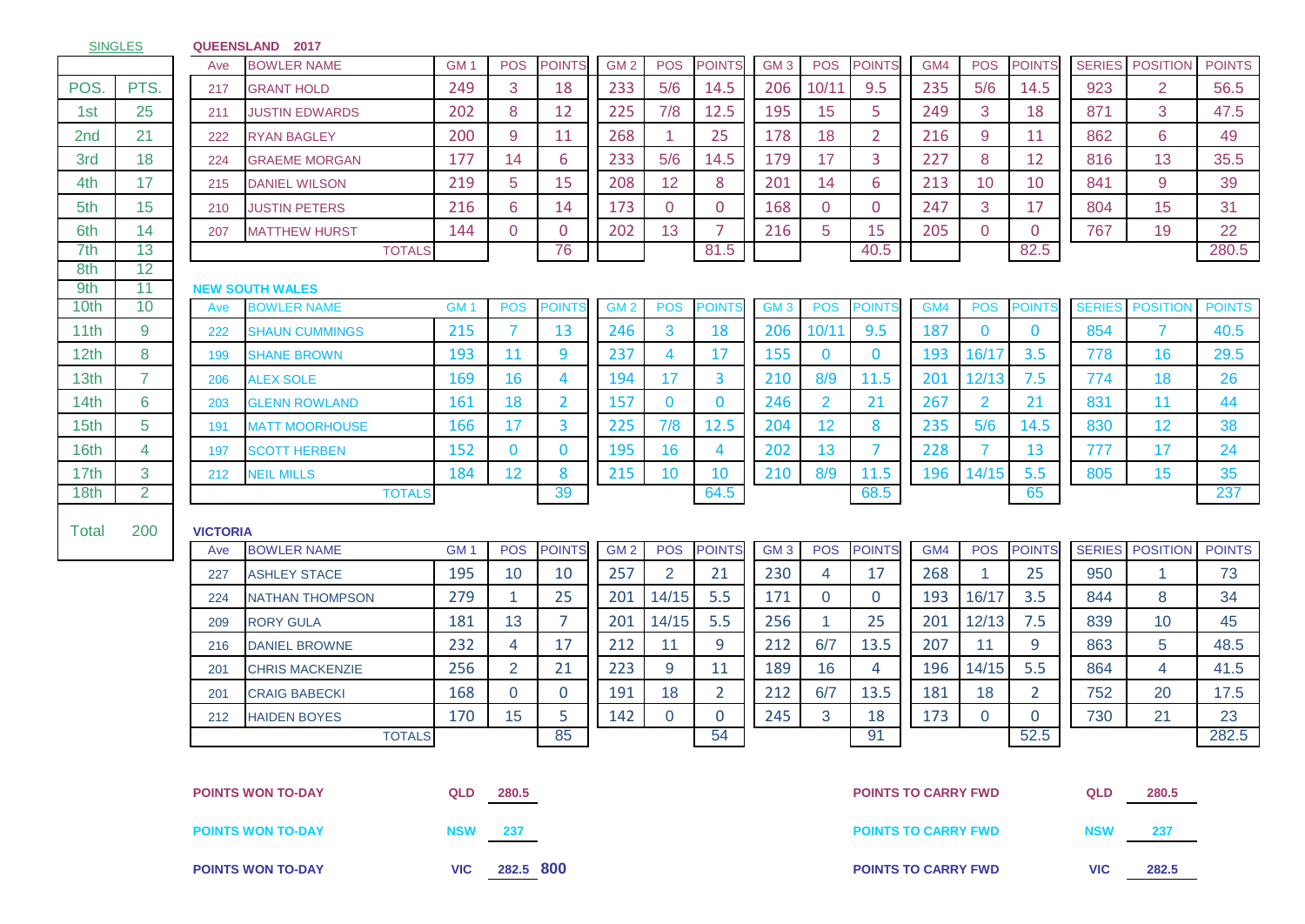DOUBLES

**DOUBLES** 

## **QUEENSLAND**

| POS.  | PTS. | Ave | <b>BOWLER NAME</b>    | <b>GM</b> | <b>POS</b> | <b>POINTS</b>   | GM <sub>2</sub> | <b>POS</b> | <b>POINTS</b>        | GM <sub>3</sub> | <b>POS</b> | <b>POINTS</b> | GM4 | <b>POS</b> | <b>POINTS</b> |      | SERIES POSITION POINTS |     |
|-------|------|-----|-----------------------|-----------|------------|-----------------|-----------------|------------|----------------------|-----------------|------------|---------------|-----|------------|---------------|------|------------------------|-----|
| 1st   | 46   | 217 | <b>GRANT HOLD</b>     | 185       |            |                 | 207             |            |                      | 193             |            |               | 197 |            |               | 782  |                        |     |
| 2nd   | 35   | 211 | <b>JUSTIN EDWARDS</b> | 188       |            | $\Lambda$<br>13 | 169             |            | $\overline{a}$<br>13 | 225             | 6          | 17            | 237 | 6          | דו            | 819  | 6/7                    | 60  |
| 3rd   | 29   |     | <b>TOTALS</b>         | 373       |            |                 | 376             |            |                      | 418             |            |               | 434 |            |               | 1601 |                        |     |
| 4th   | 25   | 222 | <b>RYAN BAGLEY</b>    | 178       |            |                 | 234             |            |                      | 238             |            |               | 236 |            |               | 886  |                        |     |
| 5th   | 21   | 224 | <b>GRAEME MORGAN</b>  | 200       | 6          | и               | 210             |            | 46                   | 214             |            | 35            | 224 |            | 35            | 848  | $\overline{2}$         | 133 |
| 6th   | 17   |     | <b>TOTALS</b>         | 378       |            |                 | 444             |            |                      | 452             |            |               | 460 |            |               | 1734 |                        |     |
| 7th   | 13   | 215 | DANIEL WILSON         | 180       |            |                 | 191             |            |                      | 279             |            |               | 258 |            |               | 908  |                        |     |
| 8th   |      | 210 | <b>JUSTIN PETERS</b>  | 155       |            |                 | 204             | 4/5        | 23                   | 226             |            | 46            | 277 |            | 46            | 862  |                        | 120 |
| 9th   |      |     | <b>TOTALS</b>         | 335       |            |                 | 395             |            |                      | 505             |            |               | 535 |            |               | 1770 |                        |     |
| Total | 200  |     | <b>STATE TOTALS</b>   |           |            | 35              |                 |            | 82                   |                 |            | 98            |     |            | 98            |      |                        | 313 |

## **NEW SOUTH WALES**

| POS.  | PTS. | Ave | <b>BOWLER NAME</b>     | GM  | <b>POS</b> | <b>POINTS</b>  | GM <sub>2</sub> | <b>POS</b> | <b>POINTS</b> | GM <sub>3</sub> | <b>POS</b> | <b>POINTS</b>  | GM <sub>4</sub> | <b>POS</b> | <b>POINT</b> |      | <b>SERIES POSITION</b> | <b>POINTS</b> |
|-------|------|-----|------------------------|-----|------------|----------------|-----------------|------------|---------------|-----------------|------------|----------------|-----------------|------------|--------------|------|------------------------|---------------|
| 1st   | 46   | 191 | <b>MATT MOOREHOUSE</b> | 214 |            |                | 147             |            |               | 182             |            |                | 226             |            |              | 769  |                        |               |
| 2nd   | 35   | 212 | <b>NEIL MILLS</b>      | 198 |            | 25             | 197             |            | b             | 190             |            | 5              | 209             |            | Z            | 794  |                        | 56            |
| 3rd   | 29   |     | <b>TOTALS</b>          | 412 |            |                | 344             |            |               | 372             |            |                | 435             |            |              | 1563 |                        |               |
| 4th   | 25   | 222 | <b>SHAUN CUMMINGS</b>  | 222 |            |                | 169             |            |               | 199             |            |                | 257             |            |              | 847  |                        |               |
| 5th   | 21   | 203 | <b>GLENN ROWLAND</b>   | 208 | . .        | 29             | 226             | 4/5        | 23            | 234             |            | 29             | 150             |            | -            | 818  |                        | 90            |
| 6th   |      |     | <b>TOTALS</b>          | 430 |            |                | 395             |            |               | 433             |            |                | 407             |            |              | 1665 |                        |               |
| 7th   | 13   | 199 | <b>SHANE BROWN</b>     | 208 |            |                | 205             |            |               | 185             |            |                | 193             |            |              | 791  |                        |               |
| 8th   | n    | 197 | <b>SCOTT HERBEN</b>    | 181 | $\cdot$    | 2 <sup>1</sup> | 181             |            |               | 235             |            | 2 <sub>1</sub> | 206             |            | n            | 803  |                        | 64            |
| 9th   |      |     | <b>TOTALS</b>          | 389 |            |                | 386             |            |               | 420             |            |                | 399             |            |              | 1594 |                        |               |
| Total | 200  |     | <b>STATE TOTALS</b>    |     |            | 75             |                 |            | 45            |                 |            | 55             |                 |            | 35           |      |                        | 210           |

## **VICTORIA** POS. PTS. | |Ave |BOWLER NAME GM 1 | POS |POINTS| |GM 2 | POS |POINTS| |GM 3 | POS |POINTS| |GM4 | POS |POINTS| |SERIES | POSITION | POINTS 1st 46 227 ASHLEY STACE 258 258 214 214 204 204 256 256 2nd 35 209 RORY GULA 180 2 35 215 3 29 221 4 25 180 4 25 796 3 114 3rd 29 TOTALS **438 429 425 436 1728** 4th 25 224 NATHANTHOMPSON 268 1 229 233 1 234 239 239 23 5th 21 201 CRAIG BABECKI 182 1 46 124 8 9 165 7 13 226 3 29 697 5 97 6th 17 TOTALS **450 353 398 445 1646** 7th 13 216 DANIEL BROWNE 179 179 245 1295 176 176 224 1224 1224 8th 9 201 CHRIS MACKENZIE 185 8 9 189 2 35 1 198 8 9 205 7 13 777 6/7 66 9th 5 TOTALS **364 434 374 429 1601** Total 200 STATE TOTALS 90 73 47 67 277 **POINTS BROUGHT FORWARD QLD 280.5 QLD 313 QLD 593.5 POINTS WON TO-DAY TOTAL POINTS TO CARRY FWD POINTS BROUGHT FORWARD NSW 237 NSW 210 NSW 447 POINTS WON TO-DAY TOTAL POINTS TO CARRY FWD POINTS BROUGHT FORWARD VIC 282.5 VIC 277 VIC 559.5 POINTS WON TO-DAY TOTAL POINTS TO CARRY FWD**DOUBLES

800 800 1600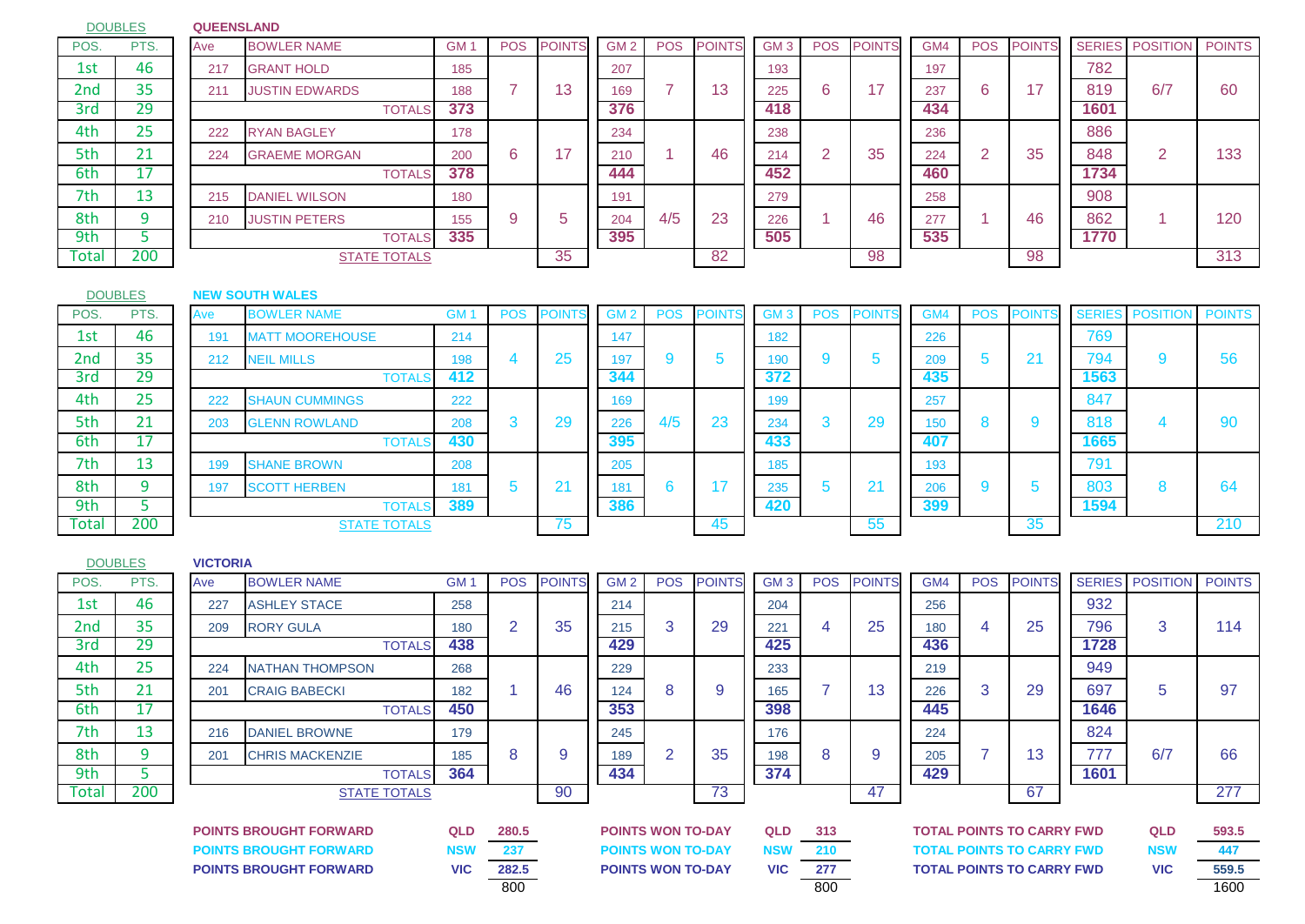## **QUEENSLAND**

| <b>TRIPLES</b>                |                               | Ave | <b>BOWLER NAME</b>                 | GM <sub>1</sub><br><b>POS</b><br>227<br>213<br>3 | <b>POINTS</b>  | GM <sub>2</sub> | <b>POS</b>      | <b>POINTS</b>  | GM <sub>3</sub>          | <b>POS</b>      | <b>POINTS</b>  | GM4           | <b>POS</b> | <b>POINTS</b>  | <b>SERIES</b>                    | <b>POS</b>    | <b>POINTS</b> |               |
|-------------------------------|-------------------------------|-----|------------------------------------|--------------------------------------------------|----------------|-----------------|-----------------|----------------|--------------------------|-----------------|----------------|---------------|------------|----------------|----------------------------------|---------------|---------------|---------------|
| POS.                          | PTS.                          | 217 | <b>GRANT HOLD</b>                  |                                                  |                |                 | 202             |                |                          | 225             |                |               | 243        |                |                                  | 897           |               |               |
| 1st                           | 50                            | 222 | <b>RYAN BAGLEY</b>                 |                                                  |                | 34              | 225             | $\mathbf{1}$   | 50                       | 230             | $\overline{2}$ | 40            | 149        | 4              | 30                               | 817           | 2             | 154           |
| 2nd                           | 40                            | 224 | <b>GRAEME MORGAN</b>               | 200                                              |                |                 | 266             |                |                          | 195             |                |               | 239        |                |                                  | 900           |               |               |
| 3rd                           | 34                            |     | <b>TOTALS</b>                      | 640                                              |                |                 | 693             |                |                          | 650             |                |               | 631        |                |                                  | 2614          |               |               |
| 4th                           | 30                            |     |                                    |                                                  |                |                 |                 |                |                          |                 |                |               |            |                |                                  |               |               |               |
| 5th                           | 25                            | 211 | <b>JUSTIN EDWARDS</b>              | 222                                              |                |                 | 192             |                |                          | 220             |                |               | 224        |                |                                  | 858           |               |               |
| 6th                           | 21                            | 215 | <b>DANIEL WILSON</b>               | 157                                              | 4              | 30              | 222             | 3              | 34                       | 248             |                | 50            | 219        | 3              | 34                               | 846           | 3             | 148           |
| <b>Total</b>                  | 200                           | 210 | <b>JUSTIN PETERS</b>               | 176                                              |                |                 | 209             |                |                          | 206             |                |               | 200        |                |                                  | 791           |               |               |
|                               |                               |     | <b>TOTALS</b>                      | 555                                              |                |                 | 623             |                |                          | 674             |                |               | 643        |                |                                  | 2495          |               |               |
|                               |                               |     | <b>STATE TOTALS</b>                |                                                  |                |                 |                 |                |                          |                 |                |               |            |                |                                  |               |               | 302           |
|                               |                               |     | <b>NEW SOUTH WALES</b>             |                                                  |                |                 |                 |                |                          |                 |                |               |            |                |                                  |               |               |               |
|                               | <b>TRIPLES</b>                | Ave | <b>BOWLER NAME</b>                 | GM <sub>1</sub>                                  | <b>POS</b>     | <b>POINTS</b>   | GM <sub>2</sub> | <b>POS</b>     | <b>POINT</b>             | GM <sub>3</sub> | <b>POS</b>     | <b>POINTS</b> | GM4        | <b>POS</b>     | <b>POINTS</b>                    | <b>SERIES</b> | <b>POS</b>    | <b>POINTS</b> |
| POS.                          | PTS.                          | 222 | <b>SHAUN CUMMINGS</b>              | 190                                              |                |                 | 192             |                |                          | 224             |                |               | 214        |                |                                  | 820           |               |               |
| 1st                           | 50                            | 199 | <b>SHANE BROWN</b>                 | 155                                              | 5              | 25              | 186             | 5              | 25                       | 182             | 5              | 25            | 178        | 5              | 25                               | 701           | 5             | 100           |
| 2 <sub>nd</sub>               | 40                            | 197 | <b>SCOTT HERBEN</b>                | 205                                              |                |                 | 203             |                |                          | 177             |                |               | 168        |                |                                  | 753           |               |               |
| 3rd<br>4th                    | 34<br>30                      |     | <b>TOTALS</b>                      | 550                                              |                |                 | 581             |                |                          | 583             |                |               | 560        |                |                                  | 2274          |               |               |
| 5th                           | 25                            | 206 | <b>ALEX SOLE</b>                   | 203                                              |                |                 |                 |                |                          |                 |                |               |            |                |                                  | 763           |               |               |
| 6th                           | 21                            |     | <b>GLENN ROWLAND</b>               |                                                  |                |                 | 183             |                |                          | 198             |                |               | 179        |                |                                  | 725           |               |               |
|                               |                               | 203 |                                    | 163                                              | 6              | 21              | 185             | $6^{\circ}$    | 21                       | 203             | 3              | 34            | 174        | 6              | 21                               |               | 6             | 97            |
| <b>Total</b>                  | 200                           | 212 | <b>NEIL MILLS</b><br><b>TOTALS</b> | 160<br>526                                       |                |                 | 197<br>565      |                |                          | 245<br>646      |                |               | 171<br>524 |                |                                  | 773<br>2261   |               |               |
|                               |                               |     | <b>STATE TOTALS</b>                |                                                  |                |                 |                 |                |                          |                 |                |               |            |                |                                  |               |               | 197           |
|                               | <b>VICTORIA</b>               |     |                                    |                                                  |                |                 |                 |                |                          |                 |                |               |            |                |                                  |               |               |               |
|                               | <b>TRIPLES</b>                | Ave | <b>BOWLER NAME</b>                 | GM <sub>1</sub>                                  | <b>POS</b>     | <b>POINTS</b>   | GM <sub>2</sub> | <b>POS</b>     | <b>POINTS</b>            | GM <sub>3</sub> | <b>POS</b>     | <b>POINTS</b> | GM4        | <b>POS</b>     | <b>POINTS</b>                    | <b>SERIES</b> | <b>POS</b>    | <b>POINTS</b> |
| POS.                          | PTS.                          | 227 | <b>ASHLEY STACE</b>                | 278                                              |                |                 | 205             |                |                          | 219             |                |               | 230        |                |                                  | 932           |               |               |
| 1st                           | 50                            | 224 | <b>NATHAN THOMPSON</b>             | 228                                              | 1              | 50              | 255             | $\overline{2}$ | 40                       | 168             | $\overline{4}$ | 30            | 278        | 1              | 50                               | 929           | 1             | 170           |
| 2 <sub>nd</sub>               | 40                            | 216 | <b>DANIEL BROWNE</b>               | 212                                              |                |                 | 202             |                |                          | 201             |                |               | 234        |                |                                  | 849           |               |               |
| 3rd                           | 34                            |     | <b>TOTALS</b>                      | 718                                              |                |                 | 662             |                |                          | 588             |                |               | 742        |                |                                  | 2710          |               |               |
| 4th                           | 30                            |     |                                    |                                                  |                |                 |                 |                |                          |                 |                |               |            |                |                                  |               |               |               |
| 5th                           | 25                            | 209 | <b>RORY GULA</b>                   | 192                                              |                |                 | 185             |                |                          | 162             |                |               | 279        |                |                                  | 818           |               |               |
| 6th                           | 21                            | 201 | <b>CHRIS MACKENZIE</b>             | 259                                              | $\overline{2}$ | 40              | 224             | 4              | 30                       | 204             | 6              | 21            | 224        | $\overline{2}$ | 40                               | 911           | 4             | 131           |
| Total                         | 200                           | 212 | <b>HAIDEN BOYES</b>                | 216                                              |                |                 | 194             |                |                          | 141             |                |               | 164        |                |                                  | 715           |               |               |
|                               |                               |     | TOTALS 667                         |                                                  |                |                 | 603             |                |                          | 507             |                |               | 667        |                |                                  | 2444          |               |               |
|                               | <b>STATE TOTALS</b>           |     |                                    |                                                  |                |                 |                 |                |                          |                 |                |               |            |                |                                  |               |               | 301           |
|                               |                               |     |                                    |                                                  |                |                 |                 |                |                          |                 |                |               |            |                |                                  |               |               |               |
| <b>POINTS BROUGHT FORWARD</b> |                               |     |                                    |                                                  | <b>QLD</b>     | 593.5           |                 |                | <b>POINTS WON TO-DAY</b> |                 | <b>QLD</b>     | 302           |            |                | <b>TOTAL POINTS TO CARRY FWD</b> |               | QLD           | 895.5         |
|                               | <b>POINTS BROUGHT FORWARD</b> |     |                                    |                                                  | <b>NSW</b>     | 447             |                 |                | <b>POINTS WON TO-DAY</b> |                 | <b>NSW</b>     | 197           |            |                | <b>TOTAL POINTS TO CARRY FWD</b> |               | <b>NSW</b>    | 644           |
|                               | <b>POINTS BROUGHT FORWARD</b> |     |                                    |                                                  | <b>VIC</b>     | 559.5           |                 |                | <b>POINTS WON TO-DAY</b> |                 | <b>VIC</b>     | 301           |            |                | <b>TOTAL POINTS TO CARRY FWD</b> |               | <b>VIC</b>    | 860.5         |
|                               |                               |     |                                    |                                                  |                | 1600            |                 |                |                          |                 |                | 800           |            |                |                                  |               |               | 2400          |